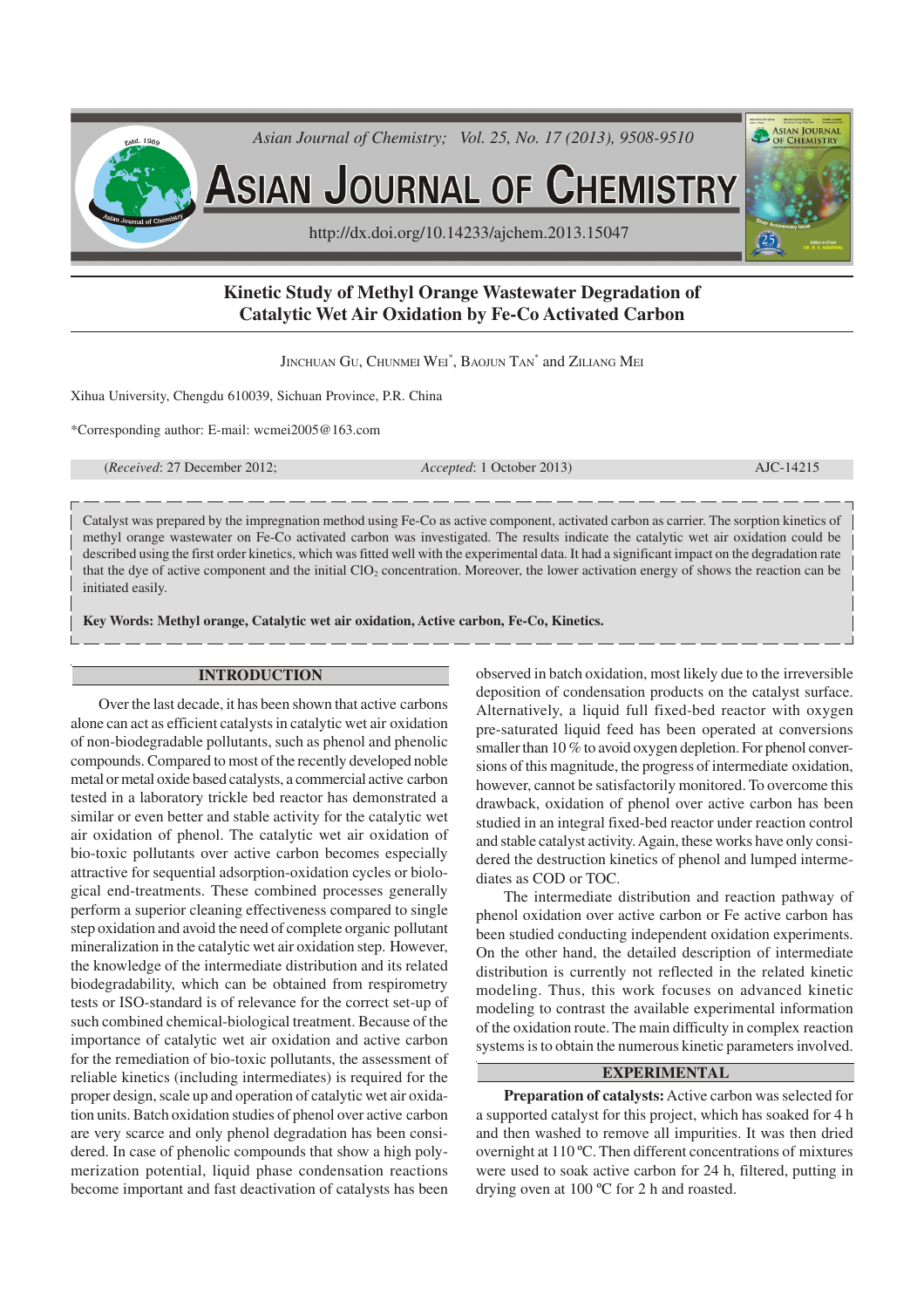**Catalytic wet air oxidation experiments:** Catalytic wet air oxidation experiments are carried out at laboratory scale by first 50 mL methyl orange wastewater put into a 250 mL conical flask, then different constant concentration  $ClO<sub>2</sub> (0.12-$ 0.96 g/L) and Fe-Co activated carbon (40-100 g/L) mixed solution was added in the conical flask.

## **RESULTS AND DISCUSSION**

**Catalyst load effect:** Fig. 1 showed that when higher clay does is used the methyl orange degradation is obvious. This increment in the degradation occurs because when the amount of pillared clay catalyst increases, more HO<sup>•</sup> species are produced and are thus available for the oxidation reaction. After 90 min of reaction, the concentration of methyl orange decreases from 485.45 mg/L down to less than 1 mg/L when the catalyst concentration is raised from 40 to 100 mg/L.



Fig. 1. Effect of catalyst adding amount on degradation of methyl orange

**ClO2 concentration effect:** In the wet air oxidation process, the oxidant concentration is a key factor that can significantly influence the organics degradation. Because the concentration effect  $ClO<sub>2</sub>$  concentration is directly related to the number of hydroxyl radicals generated and thus to the performance achieved (Fig. 2).



Fig. 2. Effect of initial ClO<sub>2</sub> concentration on degradation of methyl orange

The results obtained show a similar behaviour in term o dye degradation for the intermediate  $ClO<sub>2</sub>$  concentration, whereas the reaction goes by more slowly when the concentration is lower and faster when the concentration is higher. The crease of the oxidant concentration lead, to an increase in the reaction rate as expected, because more radicals will be formed.

**Temperature effect:** The results obtained for the methyl orange degradation at four different temperatures are shown in Fig. 3. It is evident that the concentration of methyl orange declines and the oxidation reaction accelerates when increasing the temperature, which was expected due to the exponential dependency of kinetic constants with the temperature.



Fig 3. Effect of temperature on degradation of methyl orange

The performances of removal of methyl orange achieved at 25 ºC might be considered satisfactory. Although the process is not as fast as at higher temperatures. Taking into account that a lower temperature might reduce the process costs, 25 ºC was the temperature chosen to carry out the following runs, where the other parameters were changed.

**Kinetic model:** The mass balance in a slurry batch reactor yields:

$$
\frac{dC}{dt} = -KC^n \tag{1}
$$

where C represents the concentration of methyl orange, K is the reaction rate which Fe-Co and  $ClO<sub>2</sub>$  reacts in some temperature. The symbol t and n stands for reaction time and reaction order, respectively.

According to kinetic studies, the catalytic wet air oxidation is a first-order reaction. So the eqn. 1 can be used in the following form:

$$
\ln\left(\frac{C}{C_0}\right) = -Kt\tag{2}
$$

when t = 0, the concentration of methyl orange is  $C_0 = 485.45$ mg/L and the concentration of Fe-Co is  $F = F_0$  mg/L. The K can also show as following:

$$
K = K_0[F]_0^p [ClO_2]_0^q
$$
 (3)

The kinetic equation expressed in term of the eqn. 2 and eqn. 3 is following:

$$
\ln\left(\frac{C}{C_0}\right) = -k' \exp\left(\frac{\Delta E}{RT}\right) [F]_0^p \times [ClO_2]_0^q t \tag{4}
$$

To solve P, reaction rate equation K of methyl orange must be first obtained based on Fig. 1 that a linear fitting to the  $ln(C/C_0)$ -t curve was carried out, then it is obtained that the plots of ln K *versus* ln [F] are given a straight line with the line with the slope, from these data it can calculate the  $p = 0.5033$ .